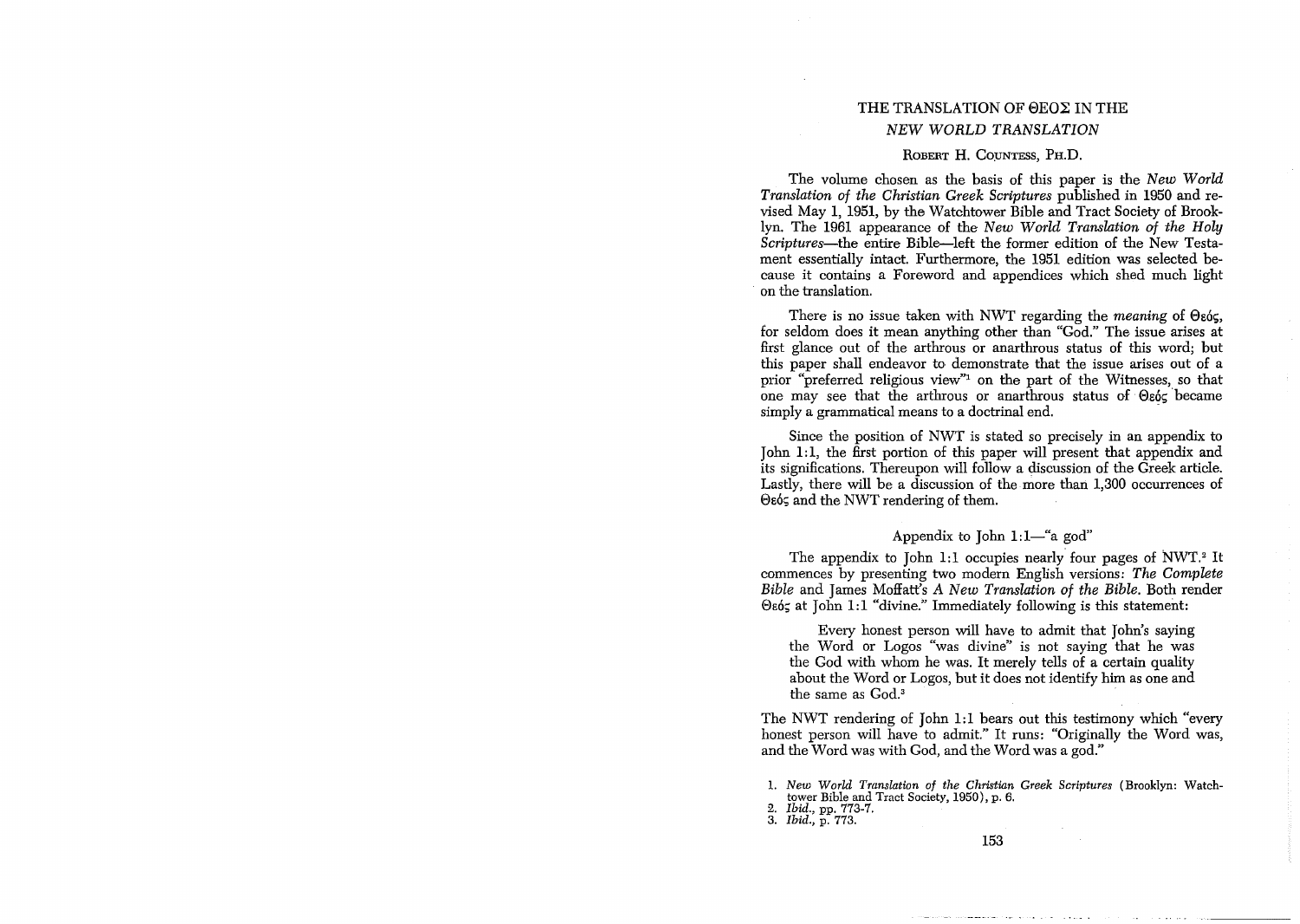### 154 BULLETIN OF THE EVANGELICAL THEOLOGICAL SOCIETY

The effect of designating Christ "a god" is at the very least startling to the Christian reading or hearing this translation. Certainly there must be ponderous evidence for such a departure from the almost universal manner in which this verse has been rendered in the past-"and the Word was God." The appendix is not slow to give reasons. Referring to *The Complete Bible* and to Moffatt:

The reason for their rendering the Greek word "divine," and not "God," is that it is the Greek noun *theos* without the definite article, hence an anarthrous *theos*. The God with whom the Word or Logos was originally is designated here by the Greek expression  $\delta$   $\Theta$ *s* $\delta$ <sub>5</sub>, *theos* preceded by the definite article *ho*, hence an articular *theos.* Careful translators recognize that the articular construction points to an identity, a personality, whereas an anarthrous construction points to a quality about someone.<sup>4</sup>

Thus NWT. derives a translation principle which may be stated as follows: anarthrous Osós equals "a god"; arthrous Osós equals "God." The anarthrous is qualitative; the arthrous is quantitative. An incidental criticism at this point is necessary. NWT has "a god," clearly a quantitative rendering! The translators, to be consistent with their principle, should have followed Moffatt and *The Complete Bible,* both reading **('divine."** 

Next, the appendix continues by quoting the grammarians Dana and Mantey on the significance of the article with a predicate nominative. An analogous passage to John 1:1 from the *Anabasis* is given, reading: "and the place was a market." Dana and Mantey conclude:

The article points out the subject in these examples. Neither was *the place* the only market, nor was *the word* all of God, as it would mean if the article were also used with Theos.<sup>5</sup>

One cannot but notice that NWT omitted the last sentence of Dana and Mantey's statement, for reasons most obvious: "As it stands, the other persons of the Trinity may be implied in  $\Theta$ εός." $\degree$  Then NWT lightly chides these grammarians for not translating Θεός as "a god" to parallel "a market" in the *Anabasis.* 

Some scholars in the past have asserted that the article before  $\Theta$ εός in John 1:1 is to be assumed. NWT counters:

it is presumptuous to say that such a definite article is to be understood so that the sentence should therefore be translated "and the Word was God."7

Such a rendering, they contend, would mean that the Logos is the God with whom he is said to be, and "This is unreasonable."<sup>8</sup> Furthermore, the inspired writings of John and his fellow disciples indicate what the true idea is, namely that the Logos "is not God or *the* God, but is the Son of God, and hence is a god."<sup>9</sup>

The appendix concludes by acknowledging that theirs is not the first translation to render John 1:1 "a god." That honor must reside with an 1808 New Testament printed in London and based upon Archbishop Newcome's new translation."<sup>o</sup>

#### *Significance of This Rendering*

If it is simply a matter of the presence or absence of the article, then why cannot a principle be established and followed throughout the New Testament that 6  $\Theta$ εός be translated "God" and  $\Theta$ εός "a god"? Such is, to be sure, the clear assertion of the NWT appendix.

But the really trenchant significance of this rendering "a god" is that Jesus Christ is not "very God of very God" and the second person of the Trinity. He is merely "a god" in a pantheon of lesser divinities. The Witnesses would tell us that Jesus in his pre-human state was an angel, identifiable in the Old Testament with Michael and as such, God's Chief Executive Officer.<sup>11</sup> Yet Jesus is to be regarded as unique and worthy of obeisance, but not worship.

## *The Greek Article*

The NWT appendix several times uses the phrase "the definite article" so as to imply that in Greek there exists in correspondence to English an "indefinite article." Such phraseology implies lack of understanding of this aspect of the Greek language, for there is no such parallel correspondence to English usage.

In his doctoral dissertation, the reviser/translator of the Blass-Debrunner Greek grammar, Robert W. Funk, presents a recent analysis of the Greek article in both classical and Hellenistic times." 2 By way of general comment Funk notes that there are several factors which make the article an important element in any stylistic or grammatical study. One is its high frequency. Its constant, and sometimes almost automatic, repetition tends to make it more idiomatic and more revealing of a writer's temperament and disposition; in this respect it compares closely with particles, although exceeding them, of course, in frequency.

- *11. The Truth Shall Make You Free* (Brooklyn: Watchtower Bible and Tract Society, 1943), p. 44, and *New Heavens and a New Earth* (Brooklyn: Watch-
- tower Bible and Tract Society, 1953), pp. 28-30. 12. Robert W. Funk, "The Syntax of the Greek Article: Its Importance for Critical Pauline Problems" (unpublished doctoral dissertation, Vanderbilt University, Nashville, 1953).

*<sup>4. &#</sup>x27;Ibid.,* p. 774.

*<sup>5.</sup> Loc. cit.* 

<sup>6.</sup> H. E. Dana and J. R. Mantey, A *Manual Grammar of the Greek New Testament*  (New York: The Macmillan Company, 1927), p. 149.

*<sup>7.</sup> New World Translation,* p. 774.

*<sup>8.</sup> Loc. cit. 9. Ibid.,* p. 775. *10. Ibid.,* p. 777.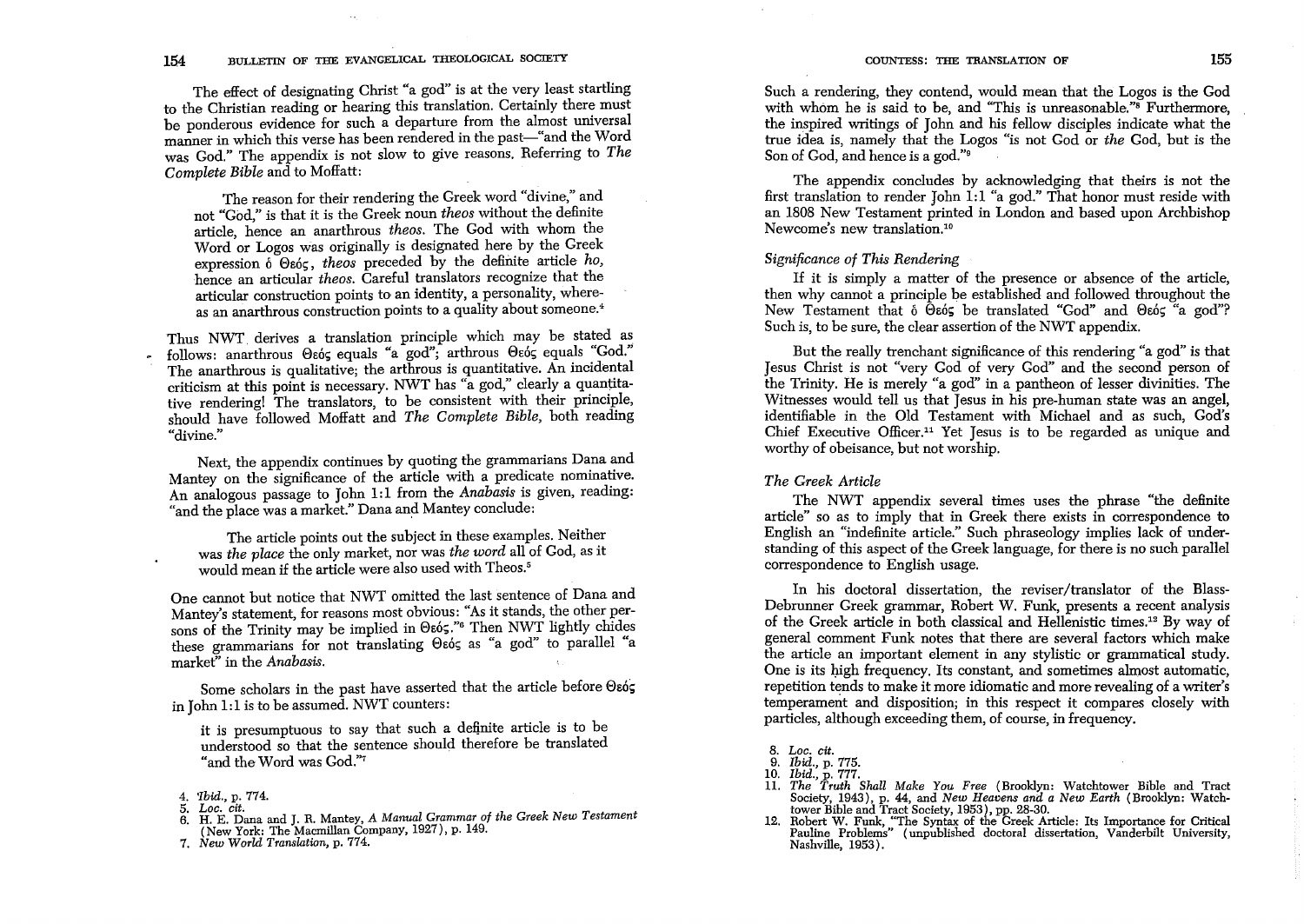Also the article is characterized by its being a luxury of the language, but never without meaning. The Greek article is not necessary for a substantive to be definite; yet, when the article is used, definiteness is assured and a nuance is added which is not available to authors under different grammatical systems.

The article is deictic in that it points to something as does an index finger. Thus is apparent the development from the demonstrative of the  $\delta$ ou $\sigma$ uxov  $\alpha$ o $\theta$ ov, as the Greeks called it—"the defining article." But unlike the demonstrative it does not denote location in space and time. Because the article is deictic its function is twofold:  $(1)$  individual, in that the known, specific, previously recognized individual person or thing is denoted; and (2) generic, in that it refers to class or genus of persons or things.

Grammarians past and present realize the difficulty of making hard and fast rules governing the use of the article. They further agree to the flexibility of this part of speech. One must acknowledge that the article can be understood and appreciated only through diligent study of it over a long period of time. One must attempt to capture, as Walter Bauer put it, "das Stilgefühl"—the feeling of style—of the writer. From Plato to Paul the article has appeared as an integral and viable part of the language. In the Papyri and in Patristics it continued to retain its vitality. It defies constriction by narrow grammatical rules, but it also defies the charge of ambiguity. And it is with all of this in mind that one must view the rendering of NWT at John 1:1 and the definitive principle by which this rendering is defended:  $\delta$   $\Theta$ εός = "God" and  $\Theta$ εός  $=$ "a god."

#### Colwell's Rule

In 1933 an endeavor was made to delineate a definite rule for the use of the article. Ernest C. Colwell-then of the University of Chicago-outlined his discovery in an article in the *Journal of Biblical Literature* entitled "A Definite Rule for .the Use of the Article in the Greek New Testament."<sup>13</sup> The proposed rule is, *A definite predicate nominative has the article when it follows the verb; it does not have the article when it precedes the verb.* [I shall abbreviate it "Colrule."]

As a result of his study of John 1:49; 5:27 and 9:5, Colwell came to the two conclusions set forth in his proposed rule. In 1:49 Nathaniel ascribes two titles to Jesus; in one of them he uses the article, but in the other he does not.  $\Sigma v$  *El 6 vioc tou*  $\Theta$ *zou ov βασιλεύς του 'Iσραήλ. Why* the difference? Close scrutiny revealed to Colwell that the variable quantum is not definiteness but word order. It was then necessary for him to establish this observation upon general New Testament usage.

As formulated by Colwell the rule relates only to constructions where the copula is actually expressed.

The task yet awaits the labor of someone to scrutinize carefully the entire New Testament in order to set forth all the data relevant to Colrule. However, of the many examples available are these. In John 19:21 the title "King of the Jews" occurs twice. The Jews demand of Pilate, "Write not 'The King of the Jews'; but that he said, 'I am King of the Jews'." The Jewish objection was to the factual character of the superscription. They wanted it changed so as to indicate to everyone that Jesus merely claimed to be King. The former instance of this title has the article; the latter is anarthrous and *it precedes the verb.* In these passages—Matthew  $27:11, 37$ ; Mark 15:2; Luke 23:3, 37; and John 18:33 - "King of the Jews" appears with the article and *each time it is after the verb.* In Matthew  $27:42$  the same title is anarthrous and before the verb.

Two other examples from the Gospels must suffice for the present paper. The first relates to the so-called seven major "I am's" of John's Gospel. They are as follows:

- $6:35$  Έγώ είμι δ ἄρτος της ζωης· 8:12 Ένω είμι το φως του *κόσμου* 10:7 Ένω ειμι ή θύρα των προβάτων.  $10:11$  Έγώ είμι δ ποιμήν δ καλός·  $11:25$  Έγώ είμι ή ανάστασις και ή ζωή
- $14:6$  'Εγώ είμι ή όδος και ή αλήθεια και ή ζωή
- $15:1$  Έγώ είμι ή άμπελος ή αληθινή.

All illustrate Colrule in that each has the arthrous predicate noun after the copula. Interestingly, in 9:5 John writes φῶς εἶμι τοῦ *κ*όσμου. The anarthrous predicate noun precedes.

The other example is the Matthean explanation of the Parable of the Sower, 13:37-39. The passage contains a series of seven clauses with seven predicate nouns. The first five predicate nouns are articular and *follow*  the verb while the last two, equally definite, are anarthrous and *precede*  the verb.

- 1. δ σπείρων τὸ καλὸν σπέρμα εστιν ο υίὸς τοῦ ἀνθρώπου·
- $2.$  δ δε άνρός έστιν δ κόσμος
- 3. τὸ δὲ καλὸν σπέρμα, οὗτοί εἰσιν οἱ υἱοὶ της βασιλείας·
- 4. τα δε ζιζάνιά είσιν οι υίοι του πονηρού,
- 5. ο δε εχθρός ο σπείρας αύτά εστιν ο διάβολος·
- 6.  $\delta$   $\delta$ è θεοισμός συντέλεια αιωνός έστιν.
- 7. ot δε θεοισταί άγγελοί είσιν.

<sup>13.</sup> E. C. Colwell, "A Definite Rule for the Use of the Article in the Greek New Testament," *Journal of Biblical Literature,* LII (1933), pp. 12-21.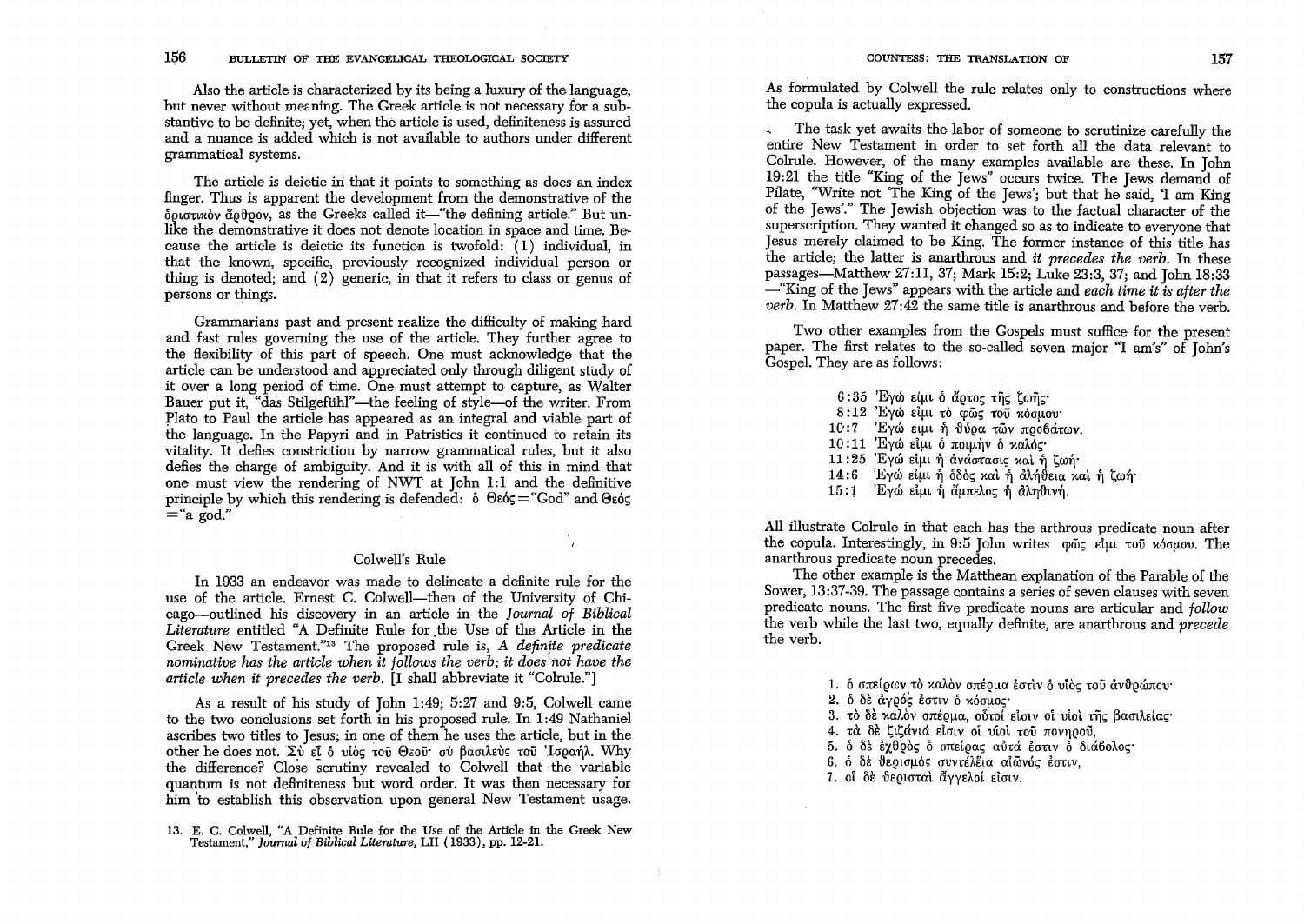Whether Matthew altered the order of words for the purpose of emphasis or for variety of style we cannot be sure. Of this, however, we can be certain; the predicate nouns in the last two clauses are as definite as those preceding; the only difference is that he omitted the article when the noun preceded the copula.

Colwell discusses some fifteen apparent exceptions to his proposed rule which vary from the rule that a definite predicate noun before the verb is anarthrous.14 Half are scattered throughout Luke, John, 2 Peter and the Apocalypse. In five of these there is significant manuscript evidence for omitting the article in compliance with Colrule. The other half of these exceptions occur in the Corinthian letters. Of these seven, five place the predicate noun not only before the verb but before the subject as well: for example, in I Corinthians  $9:1$  cd  $\tau$   $\delta$   $\ell$   $\delta$   $\gamma$   $\delta$   $\delta$   $\gamma$   $\delta$   $\delta$   $\gamma$   $\delta$   $\delta$   $\delta$   $\gamma$   $\delta$   $\delta$   $\delta$   $\gamma$   $\delta$   $\delta$   $\delta$   $\gamma$   $\delta$   $\delta$   $\delta$   $\gamma$   $\delta$   $\delta$   $\delta$   $\gamma$   $\delta$   $\delta$ 

 $\epsilon$  is  $\epsilon$  is  $\epsilon$  worm  $\epsilon$ . Colwell suggests that this is "a stylism temporarily affected by the Apostle to the Gentiles, possibly for the sake of greater emphasis."15

That class of exceptions which omits the article after the verb contains more examples—approximately twenty-six.<sup>16</sup> Since proper names regularly omit the article in the predicate when following the verb, they are not included as exceptions. Two of these twenty-six are quotations from the Septuagint; five are substantivized adjectives. The rest have no common characteristics. Two-1 Corinthians 12:27 and 1 Thessalonians 4:3—have textual evidence giving some basis for reading in accordance with Colrule. The most notable feature in this list is the large number of exceptions in Romans.<sup>17</sup>

The importance of Colrule may be seen in at least three areas of New Testament study: grammar, text, and translation or interpretation. Future grammars will no longer merely say that predicate nouns regularly omit the article. They must say that when the copula occurs that about two-thirds of the definite predicate' nouns do have the article. The following rules may be formulated tentatively:

 $(1)$  Definite predicate nouns here regularly take the article. (2) The exceptions are for the most part due to a change in word order: (a) Definite predicate nouns which follow the verb (this is the usual order) usually take the article; (b) Definite predicate nouns which precede the verb usually lack the article; (c) Proper names regularly lack the article in the predicate; (d) Predicate nominatives in relative clauses regularly follow the verb whether or not they have the article.18

In the area of textual criticism Colrule makes an equally definite contribution. "It shows in certain specific cases what the probabilities are as to the author's use or non-use of the article."19 Second Peter 1:17 is a good example. Westcott and Hort, following, of course, Vaticanus, read  $\delta$  υίὸς μου δ ἀγαπητός μου οὖτός έστιν. Since the evidence set forth in Colwell's study points to the extreme rarity of this type of construction in the New Testament, Tischendorf's judgment—that the more greatly attested reading is obto  $\epsilon$  equiverently and  $\epsilon$  avantuated  $\epsilon$  and  $\epsilon$  is to be preferred.

The area of translation or interpretation receives the greatest light from this rule. No longer can a predicate noun preceding the verb be translated as indefinite or qualitative solely because no article is present. If the context (and not necessarily just the immediate context) reveals that the predicate noun is definite, then it ought to be translated as a definite noun despite the absence of the article. Contrariwise, when a predicate noun is anarthrous following the verb, the probability that it is indefinite is very great. In summary Colwell remarks:

Loosely speaking, this study may be said to have increased the definiteness of a predicate noun before the verb without the article, and to have decreased the definiteness of a predicate noun after the verb without the article.<sup>20</sup>

John 1:1 is cited by him as one of the many verses where this rule suggests translating an anarthrous predicate noun definitely. Regarding the context Colwell states:

The context makes no such demand in the Gospel of John, for this statement cannot be regarded as strange in the prologue of the gospel which reaches its climax in the confession of Thomas.21

Colwell's proposed rule has not passed unnoticed in the intervening thirty-three years. Bruce Metzger, writing in *Theology Today* in 1953, says that NWT overlooked entirely "an established rule of Greek grammar which necessitates the rendering 'and the Word was God'."22 That Metzger's opinion of Colrule remains unchanged is affirmed by a recent  $letter.<sup>23</sup>$ 

In 1963, the author of Moulton's Greek grammar, Nigel Turner, alluded to Colrule. Although his remarks are on the whole pessimistic, he does admit that the rule "may reflect a general tendency."<sup>24</sup> Clearly then the last word regarding this rule remains to be uttered, and may

- 
- 
- 21. Loc. cit. For Thomas' confession see John 20:28.<br>
22. Bruce M. Metzger, "The Jehovah's Witnesses and Jesus Christ," Theology Today, X (April, 1953), pp. 65-85.<br>
23. "Though I have not made any special study of the mat my earlier opinion of the validity of the rule formulated by Colwell." (Personal
- letter, October 11, 1966.) . 24. Nigel Turner, *Syntax.* Vol. III of A *Grammar of New Testament Greek* by James H. Moulton (Edinburgh: T. & T. Clark, 1963), p. 184.

<sup>14.</sup> Luke 4:41; John 1:21; 6:51; 15:1; II Peter 1:17; Rom. 4:13; I Cor. 9:1, 2; 11:3,25; II Cor. 1: 12; 3:2, 17; Rev. 19:8; 20:14.

<sup>15.</sup> Colwell, p. 18.<br>16. Matt. 20:16; Mark 4:32; 9:35; 12:28; Luke 20:33; 22:24; John 4:18; 18:13,<br>37; Acts 10:36; Rom. 4:11, 18; 7:13; 8:16, 29; 11:6; I Cor. 12:27; 16:15;<br>II Cor. 5:21; 6:16; Gal. 4:31; I Thess. 4:3; I Pet

<sup>17.</sup> Colwell, pp. 18-19.

<sup>18.</sup> *Ibid.,* p. 20.

*<sup>19.</sup> Loc. cit.* 

*<sup>20.</sup> Ibid.,* p. 21.